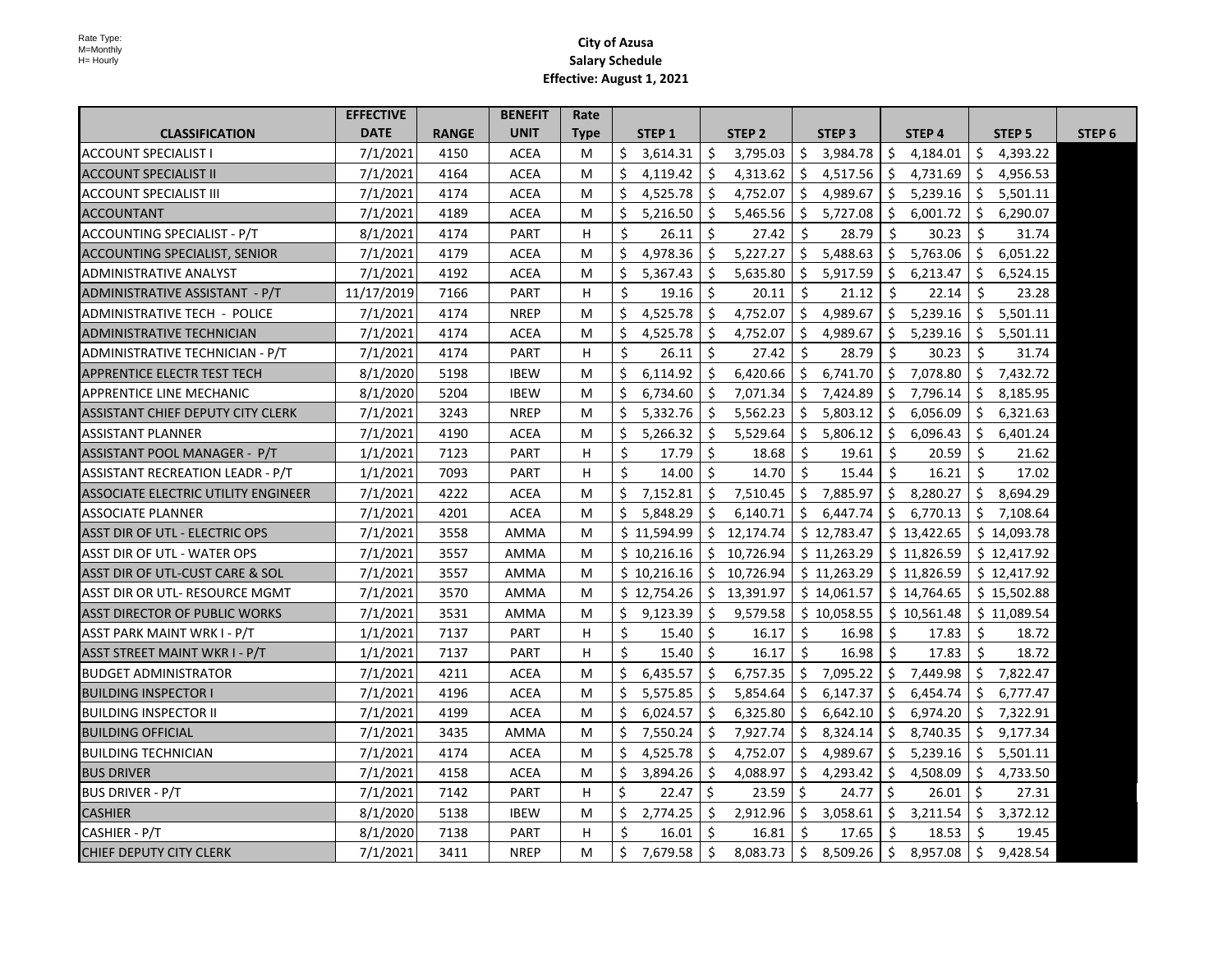| CHIEF OF POLICE                          | 9/16/2019  | <b>CHOFP</b>  | <b>CONT-EXEC</b> | M | \$16,641.00       | Ŝ.  | 16,641.00   |     | \$16,641.00 |    | \$16,641.00 |     | \$16,641.00 |
|------------------------------------------|------------|---------------|------------------|---|-------------------|-----|-------------|-----|-------------|----|-------------|-----|-------------|
| <b>CITY CLERK</b>                        | 7/1/1999   | 1102          | <b>ELECT</b>     | M | \$<br>3,090.26    | Ŝ.  | 3,090.26    |     | \$3,090.26  | \$ | 3,090.26    | Ŝ.  | 3,090.26    |
| <b>CITY MANAGER</b>                      | 7/1/2021   | <b>CMGR</b>   | <b>CONT-EXEC</b> | м | \$20,000.00       | \$  | 20,000.00   |     | \$20,000.00 |    | \$20,000.00 |     | \$20,000.00 |
| <b>CITY TREASURER</b>                    | 7/1/1999   | 1103          | <b>ELECT</b>     | м | \$<br>2,626.91    | Ŝ.  | 2,626.91    | \$  | 2,626.91    | \$ | 2,626.91    | Ŝ.  | 2,626.91    |
| COMMUNITY IMPROVEMENT INSPECTR           | 7/1/2021   | 4171          | <b>ACEA</b>      | М | \$<br>4,473.85    | Ŝ.  | 4,697.54    | \$  | 4,932.42    | \$ | 5,179.04    | \$  | 5,437.99    |
| <b>COMMUNITY IMPROVEMENT MGR</b>         | 7/1/2021   | 3370          | AMMA             | М | \$<br>6,852.27    | \$  | 7,194.88    | Ś.  | 7,554.63    | \$ | 7,932.38    | \$  | 8,328.99    |
| COMMUNITY RESOURCE SPEC P/T              | 7/1/2021   | 7142          | <b>PART</b>      | H | \$<br>22.47       | \$  | 23.59       | \$  | 24.77       | \$ | 26.01       | \$  | 27.31       |
| <b>COMMUNITY RESOURCE SPECIALIST</b>     | 7/1/2021   | 4158          | ACEA             | м | \$<br>3,894.26    | Ŝ.  | 4,088.97    | \$  | 4,293.42    | \$ | 4,508.09    | \$  | 4,733.50    |
| COMMUNITY SERVICE OFFICER - ADMIN        | 8/1/2021   | 9164          | <b>CAPP</b>      | М | \$<br>4,210.71    | Ŝ.  | 4,421.25    | \$  | 4,642.31    | \$ | 4,874.43    | \$  | 5,118.14    |
| <b>COMMUNITY SERVICE OFFICER - FIELD</b> | 8/1/2021   | 9170          | <b>CAPP</b>      | м | \$<br>4,421.25    | \$  | 4,642.31    | \$  | 4,874.43    | \$ | 5,118.15    | -\$ | 5,374.05    |
| <b>COUNCILMEMBER</b>                     | 7/1/1999   | 1101          | <b>COUNCIL</b>   | M | $\zeta$<br>400.00 | Ŝ.  | 400.00      | Ŝ.  | 400.00      | Ŝ. | 400.00      | -Ś  | 400.00      |
| <b>COURT LIAISON OFFICR</b>              | 8/1/2021   | 9192          | CAPP             | M | \$<br>5,541.90    | \$  | 5,819.00    | \$  | 6,109.94    | \$ | 6,415.44    | Ŝ.  | 6,736.21    |
| <b>CUST CARE OPERATIONS SUPERVSR</b>     | 8/1/2020   | 5203          | <b>IBEW</b>      | М | \$<br>6,342.99    | S.  | 6,660.13    | \$. | 6,993.13    | S. | 7,342.80    | -\$ | 7,709.93    |
| <b>CUSTODIAN - P/T</b>                   | 1/1/2021   | 7120          | <b>PART</b>      | H | \$<br>14.14       | Ś.  | 14.85       | Ŝ.  | 15.59       | \$ | 16.37       | \$  | 17.19       |
| <b>CUSTOMER CARE LEAD</b>                | 8/1/2020   | 5180          | <b>IBEW</b>      | М | \$<br>5,115.01    | \$  | 5,370.76    | \$  | 5,639.29    | \$ | 5,921.26    | \$  | 6,217.32    |
| <b>CUSTOMER SERVICE REP I</b>            | 8/1/2020   | 5154          | <b>IBEW</b>      | M | \$<br>3,994.62    | \$  | 4,194.36    | \$. | 4,404.07    | \$ | 4,624.27    | -\$ | 4,855.48    |
| CUSTOMER SERVICE REP I - P/T             | 8/1/2020   | 5154          | <b>PART</b>      | н | $\zeta$<br>23.05  | Ŝ.  | 24.20       | Ŝ.  | 25.41       | \$ | 26.68       | Ŝ.  | 28.01       |
| <b>CUSTOMER SERVICE REP II</b>           | 8/1/2020   | 5164          | <b>IBEW</b>      | M | \$<br>4,398.39    | Ŝ.  | 4,618.31    | \$  | 4,849.22    | \$ | 5,091.68    | Ŝ.  | 5,346.27    |
| <b>CUSTOMER SERVICE REP III</b>          | 8/1/2020   | 5174          | <b>IBEW</b>      | M | \$<br>4,844.48    | Ŝ.  | 5,086.70    | Ŝ.  | 5,341.04    | Ś. | 5,608.09    | -\$ | 5,888.49    |
| DEPARTMENT INTERN - P/T                  | 1/1/2021   | 7104          | <b>PART</b>      | H | $\zeta$<br>14.00  | Ŝ.  | 14.70       | Ŝ.  | 15.44       | Ŝ. | 16.21       | Ŝ.  | 17.02       |
| <b>DEPUTY CITY CLERK I - P/T</b>         | 11/17/2019 | 7142          | <b>PART</b>      | H | $\zeta$<br>21.60  | Ŝ.  | 22.68       | Ŝ.  | 23.82       | Ŝ. | 25.01       | Ŝ.  | 26.26       |
| <b>DEPUTY CITY CLERK II</b>              | 7/1/2021   | 4174          | <b>ACEA</b>      | M | Ŝ.<br>4,525.78    | Ŝ.  | 4,752.07    |     | \$4,989.67  |    | \$5,239.16  | Ŝ.  | 5,501.11    |
| <b>DEPUTY CITY MANAGER</b>               | 8/17/2020  | <b>DCMGR</b>  | <b>CONT-EXEC</b> | M | \$13,333.33       | Ŝ.  | 13,333.33   |     | \$13,333.33 |    | \$13,333.33 |     | \$13,333.33 |
| DEVELOPMENT SERVICES ASSISTANT           | 7/1/2021   | 4174          | <b>ACEA</b>      | М | Ś.<br>4,525.78    | Ŝ.  | 4,752.07    |     | \$4,989.67  |    | \$5,239.16  | Ŝ.  | 5,501.11    |
| DIRECTOR OF ADMINISTRATIVE SERVICES      | 8/20/2019  | <b>DIRFN</b>  | <b>CONT-EXEC</b> | М | \$14,590.83       | \$  | 14,590.83   |     | \$14,590.83 |    | \$14,590.83 |     | \$14,590.83 |
| DIRECTOR OF ECON & COMM DEV              | 1/28/2019  | <b>ECDDIR</b> | <b>CONT-EXEC</b> | М | \$13,166.67       |     | \$13,166.67 |     | \$13,166.67 |    | \$13,166.67 |     | \$13,166.67 |
| DIRECTOR OF IT & LIBRARY SVCS            | 7/1/2016   | <b>DITLB</b>  | <b>CONT-EXEC</b> | M | \$13,267.95       |     | \$13,267.95 |     | \$13,267.95 |    | \$13,267.95 |     | \$13,267.95 |
| DIRECTOR OF PUB WORKS/CITY ENG           | 12/2/2019  | <b>PWDCE</b>  | <b>CONT-EXEC</b> | М | \$13,333.33       |     | \$13,333.33 |     | \$13,333.33 |    | \$13,333.33 |     | \$13,333.33 |
| DIRECTOR OF RECREATION & FAM SVCS        | 1/3/2018   | <b>DREC</b>   | CONT-EXEC        | М | \$12,176.67       |     | \$12,176.67 |     | \$12,176.67 |    | \$12,176.67 |     | \$12,176.67 |
| DIRECTOR OF UTILITIES                    | 8/13/2018  | <b>DUTIL</b>  | <b>CONT-EXEC</b> | M | \$16,568.33       | S.  | 16,568.33   |     | \$16,568.33 |    | \$16,568.33 |     | \$16,568.33 |
| ECONOMIC DEVELOPMENT SPECIALIST          | 7/1/2021   | 4190          | <b>ACEA</b>      | M | \$<br>5,266.32    | Ŝ.  | 5,529.64    |     | \$5,806.12  | \$ | 6,096.43    | \$  | 6,401.24    |
| ELECTRIC CREW SUPERVISOR                 | 8/1/2020   | 5228          | <b>IBEW</b>      | M | \$<br>9,496.18    | Ŝ.  | 9,970.99    |     | \$10,469.54 |    | \$10,993.02 |     | \$11,542.67 |
| ELECTRIC DISTRIBUTION SUPERVISOR         | 8/1/2020   | 5243          | <b>IBEW</b>      | M | \$10,398.32       | \$. | 10,918.24   |     | \$11,464.15 |    | \$12,037.35 |     | \$12,639.22 |
| <b>ELECTRIC TROUBLESHOOTER</b>           | 8/1/2020   | 5256          | <b>IBEW</b>      | м | Ŝ.<br>8,632.89    | Ŝ.  | 9,064.54    | Ś.  | 9,517.76    | \$ | 9,993.65    |     | \$10,493.34 |
| <b>ELECTRICAL ENGINEER</b>               | 7/1/2021   | 3448          | AMMA             | м | \$<br>7,834.23    | \$  | 8,225.92    | \$  | 8,637.23    | \$ | 9,069.09    | \$  | 9,522.53    |
| ELECTRICAL TEST TECHNICIAN               | 8/1/2020   | 5213          | <b>IBEW</b>      | M | \$<br>7,077.57    | \$  | 7,431.45    | \$  | 7,803.02    | \$ | 8,193.19    | -\$ | 8,602.83    |
| <b>EMERGENCY SERVICES COORDINATOR</b>    | 4/19/2021  | 3306          | <b>NREP</b>      | M | \$<br>5,668.64    | .S  | 5,959.08    | Ŝ.  | 6,377.21    | Ŝ. | 6,731.51    | -\$ | 7,085.79    |
| <b>ENGINEERING ASSISTANT</b>             | 7/1/2021   | 4186          | ACEA             | М | \$<br>5,070.00    | Ŝ.  | 5,323.50    | \$  | 5,589.68    | \$ | 5,869.16    | Ŝ.  | 6,162.61    |
|                                          |            |               |                  |   |                   |     |             |     |             |    |             |     |             |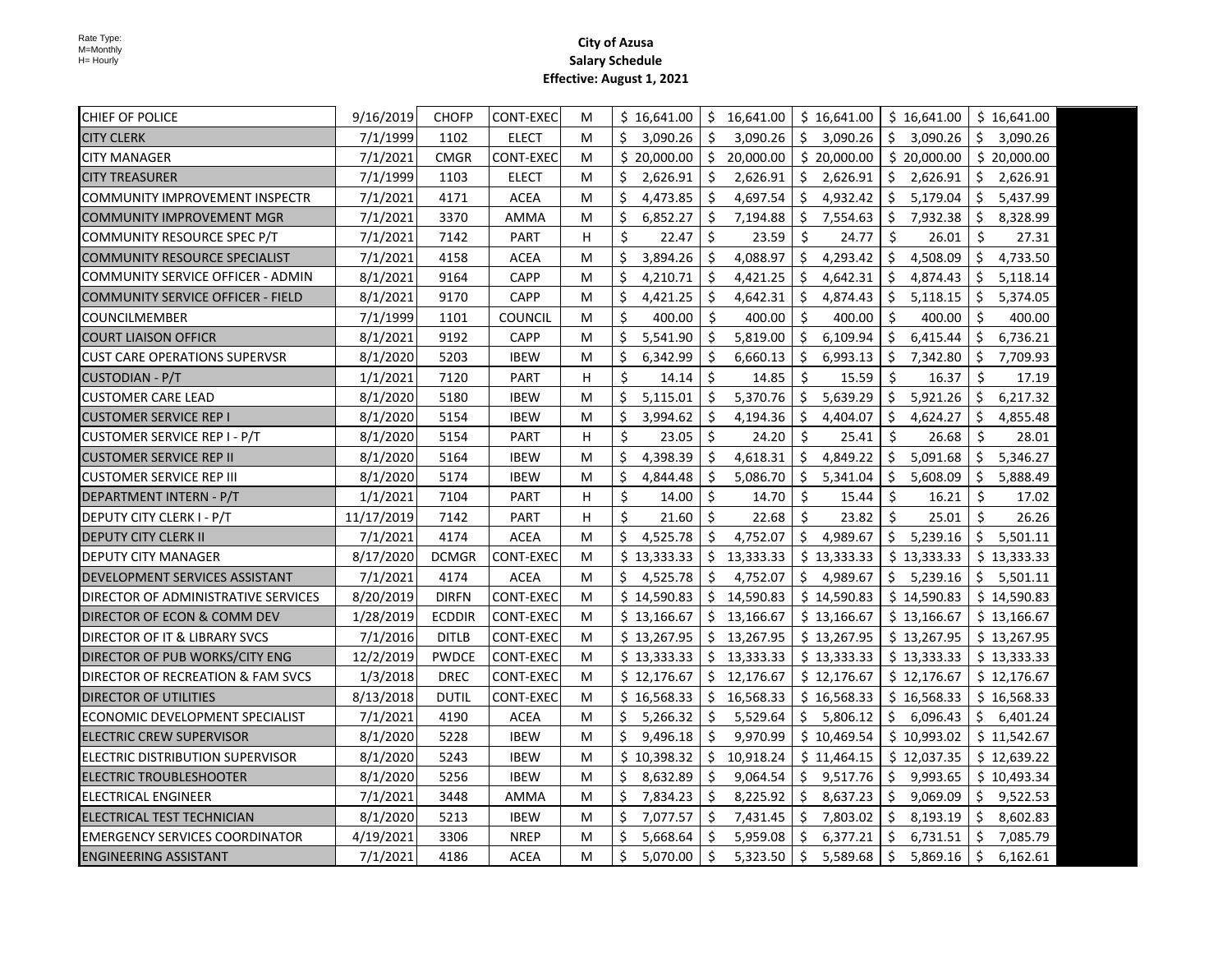| <b>ENGINEERING ASSOCIATE</b>          | 7/1/2021 | 4222 | <b>ACEA</b> | М | \$ | 7,152.81 | \$ | 7,510.45 | \$                  | 7,885.97    | \$  | 8,280.27    | \$  | 8,694.29    |
|---------------------------------------|----------|------|-------------|---|----|----------|----|----------|---------------------|-------------|-----|-------------|-----|-------------|
| <b>ENGINEERING TECHNICIAN</b>         | 7/1/2021 | 4165 | <b>ACEA</b> | M | Ś  | 4,158.24 | Ŝ. | 4,366.16 | \$                  | 4,584.47    | \$  | 4,813.68    | \$  | 5,054.37    |
| <b>ENVIRONMENTAL PROGRAMS MANAGER</b> | 7/1/2021 | 3213 | AMMA        | м | \$ | 7,633.89 | \$ | 8,016.35 |                     | \$3,416.91  | \$  | 8,838.28    | \$  | 9,280.21    |
| ENVIRONMENTAL PROGRAMS SPECIALIST     | 7/1/2021 | 3204 | AMMA        | м | Ś. | 6,740.46 | Ŝ. | 7,077.04 | Ŝ.                  | 7,430.40    | Ŝ.  | 7,800.63    | Ŝ.  | 8,189.21    |
| EXEC ASSISTANT ADMIN SVCS DEPT        | 7/1/2021 | 4179 | <b>NREP</b> | M | Ś  | 4,978.36 | \$ | 5,227.27 |                     | \$5,488.63  | Ŝ.  | 5,763.06    | \$  | 6,051.22    |
| EXEC ASSISTANT TO THE CITY MGR        | 7/1/2021 | 4187 | <b>NREP</b> | М | \$ | 5,179.94 | Ŝ. | 5,438.94 | Ŝ.                  | 5,710.88    | Ŝ.  | 5,996.43    | Ś.  | 6,296.25    |
| FACILITIES MAINTENANCE FOREMAN        | 7/1/2021 | 8184 | SEIU        | М | Ś. | 5,129.16 | \$ | 5,385.61 | \$                  | 5,654.89    | \$  | 5,937.64    | \$  | 6,234.52    |
| FACILITIES MAINTENANCE WORKER - P/T   | 7/1/2021 | 8153 | <b>PART</b> | H | \$ | 22.04    | Ŝ. | 23.15    | Ŝ.                  | 24.30       | Ŝ.  | 25.52       | Ŝ.  | 26.80       |
| <b>FAMILY SERVICES MANAGER</b>        | 7/1/2021 | 3365 | AMMA        | M | Ś. | 6,708.88 | Ŝ. | 7.044.33 | Ŝ.                  | 7,396.54    | \$  | 7,766.37    | Ś.  | 8,154.68    |
| <b>FIELD SERVICE REPRESENTATIVE</b>   | 8/1/2020 | 5184 | <b>IBEW</b> | M | Ś. | 5,337.24 | Ŝ. | 5,604.11 | Ŝ.                  | 5,884.31    | Ŝ.  | 6,178.52    | Ś.  | 6,487.45    |
| FIELD SERVICE SUPERVISOR              | 8/1/2020 | 5194 | <b>IBEW</b> | М | Ś. | 5,881.60 | Ŝ. | 6,175.68 | \$                  | 6,484.48    | \$  | 6,808.69    | Ś.  | 7,149.13    |
| <b>FINANCE MANAGER</b>                | 7/1/2021 | 3412 | AMMA        | М | \$ | 8,532.57 | \$ | 8,959.19 | \$.                 | 9,407.15    | \$. | 9,877.51    |     | \$10,371.39 |
| HOME DELIVERED MEAL ASST - P/T        | 1/1/2021 | 7093 | <b>PART</b> | H | \$ | 14.00    | \$ | 14.70    | \$                  | 15.44       | S.  | 16.21       | Ŝ.  | 17.02       |
| HOME DELIVERED MEAL MGR - P/T         | 1/1/2021 | 7119 | <b>PART</b> | H | \$ | 15.40    | Ŝ. | 16.17    | \$                  | 16.98       | Ŝ.  | 17.83       | Ś.  | 18.72       |
| HUMAN RESOURCES MANAGER               | 7/1/2021 | 3412 | <b>NREP</b> | M | \$ | 8,532.57 | Ŝ. | 8,959.19 | \$                  | 9,407.15    | \$  | 9,877.51    |     | \$10,371.39 |
| HUMAN RESOURCES SPECIALIST I          | 7/1/2021 | 4174 | <b>NREP</b> | М | \$ | 4,525.78 | Ŝ. | 4,752.07 | \$                  | 4,989.67    | Ŝ.  | 5,239.16    | S.  | 5,501.11    |
| <b>HUMAN RESOURCES SPECIALIST II</b>  | 7/1/2021 | 4179 | <b>NREP</b> | М | \$ | 4,978.36 | Ŝ. | 5,227.27 | \$                  | 5,488.64    | Ŝ.  | 5,763.07    | Ś.  | 6,051.22    |
| HUMAN RESOURCES/RISK MGT ANALYST      | 7/1/2021 | 4192 | <b>NREP</b> | М | \$ | 5,367.43 | Ś. | 5,635.80 |                     | \$5,917.59  | Ŝ.  | 6,213.47    | Ś.  | 6,524.15    |
| INFO TECH SYS & NETWORK MGR           | 7/1/2021 | 3531 | AMMA        | M | \$ | 9,123.39 | Ś. | 9,579.58 |                     | \$10,058.55 |     | \$10,561.48 |     | \$11,089.54 |
| INFORMATION TECH ANALYST              | 7/1/2021 | 4188 | <b>ACEA</b> | М | \$ | 5,200.95 | Ŝ. | 5,461.00 |                     | \$5,734.04  | Ŝ.  | 6,020.75    | \$. | 6,321.79    |
| <b>INFORMATION TECH ANALYST P/T</b>   | 7/1/2021 | 4188 | <b>PART</b> | H | \$ | 30.01    | Ś. | 31.51    | Ś.                  | 33.08       | Ś.  | 34.74       | \$  | 36.47       |
| <b>INSTRUCTOR GUARD - P/T</b>         | 1/1/2021 | 7109 | <b>PART</b> | H | \$ | 15.40    | Ś. | 16.17    | Ś.                  | 16.98       | \$  | 17.83       | Ś.  | 18.72       |
| JAIL, FLEET & FACILITIES COORD        | 8/1/2021 | 9163 | <b>CAPP</b> | М | \$ | 4,210.71 | Ś. | 4,421.25 | Ś.                  | 4,642.31    | Ŝ.  | 4,874.43    | Ś.  | 5,118.14    |
| JUNIOR ACCOUNTANT                     | 7/1/2021 | 4179 | <b>ACEA</b> | М | \$ | 4,978.36 | \$ | 5,227.27 | \$                  | 5,488.63    | Ŝ.  | 5,763.06    | \$  | 6,051.22    |
| LIBRARIAN                             | 7/1/2021 | 4175 | <b>ACEA</b> | M | Ś. | 5,227.27 | \$ | 5,488.63 | \$                  | 5,763.06    | \$  | 6,051.22    | \$  | 6,353.78    |
| LIBRARIAN - P/T                       | 7/1/2021 | 4175 | <b>PART</b> | H | \$ | 30.16    | \$ | 31.67    | \$                  | 33.25       | \$  | 34.91       | \$  | 36.66       |
| LIBRARY AIDE - P/T                    | 1/1/2021 | 7105 | <b>PART</b> | н | \$ | 14.70    | Ŝ. | 15.44    | Ŝ.                  | 16.21       | Ŝ.  | 17.02       | \$  | 17.87       |
| <b>LIBRARY ASSISTANT III</b>          | 7/1/2021 | 4150 | ACEA        | М | \$ | 3,614.31 | \$ | 3,795.03 | \$                  | 3,984.78    | \$  | 4,184.01    | \$  | 4,393.22    |
| LIBRARY BOOKMOBILE DRIVER - P/T       | 1/1/2021 | 7116 | <b>PART</b> | H | \$ | 16.17    | \$ | 16.98    | \$                  | 17.83       | \$  | 18.72       | \$  | 19.65       |
| <b>LIBRARY CIRCULATION SUPERVISOR</b> | 7/1/2021 | 4166 | <b>ACEA</b> | M | \$ | 4,214.50 | \$ | 4,425.22 | \$                  | 4,646.49    | \$  | 4,878.82    | \$  | 5,122.75    |
| LIBRARY PAGE - P/T                    | 1/1/2021 | 7099 | <b>PART</b> | H | \$ | 14.00    | Ś. | 14.70    | Ś.                  | 15.44       | Ŝ.  | 16.21       | \$  | 17.02       |
| <b>LIBRARY SERVICES MANAGER</b>       | 7/1/2021 | 3348 | AMMA        | М | \$ | 6,899.48 | \$ | 7,244.46 | \$                  | 7,606.68    | \$  | 7,987.02    | \$  | 8,386.37    |
| LIFEGUARD - P/T                       | 1/1/2021 | 7105 | <b>PART</b> | н | \$ | 14.00    | Ŝ. | 14.70    | \$                  | 15.44       | Ŝ.  | 16.21       | Ś.  | 17.02       |
| LINE MECHANIC                         | 8/1/2020 | 5218 | <b>IBEW</b> | М | \$ | 7,720.37 | \$ | 8,106.39 | \$                  | 8,511.71    | \$  | 8,937.30    | \$  | 9,384.15    |
| LIT SRV & ADLT ED COORD               | 7/1/2021 | 4321 | <b>ACEA</b> | М | \$ | 4,568.70 | \$ | 4,797.17 | \$                  | 5,036.99    | \$  | 5,288.84    | \$  | 5,553.28    |
| LIT SRV & ADLT ED COORD - P/T         | 7/1/2021 | 4321 | <b>PART</b> | н | \$ | 26.36    | Ŝ. | 27.68    | \$                  | 29.06       | Ŝ.  | 30.51       | Ŝ.  | 32.04       |
| LITERACY PROGRAM ASSISTANT            | 7/1/2021 | 4320 | ACEA        | M | \$ | 3,004.44 | \$ | 3,154.65 | \$                  | 3,312.39    | \$  | 3,478.02    | \$  | 3,651.93    |
| LITERACY PROGRAM ASST - P/T           | 7/1/2021 | 4320 | <b>PART</b> | H | \$ | 17.33    | \$ | 18.20    | $\ddot{\mathsf{S}}$ | 19.11       | \$  | 20.07       | Ŝ.  | 21.07       |
|                                       |          |      |             |   |    |          |    |          |                     |             |     |             |     |             |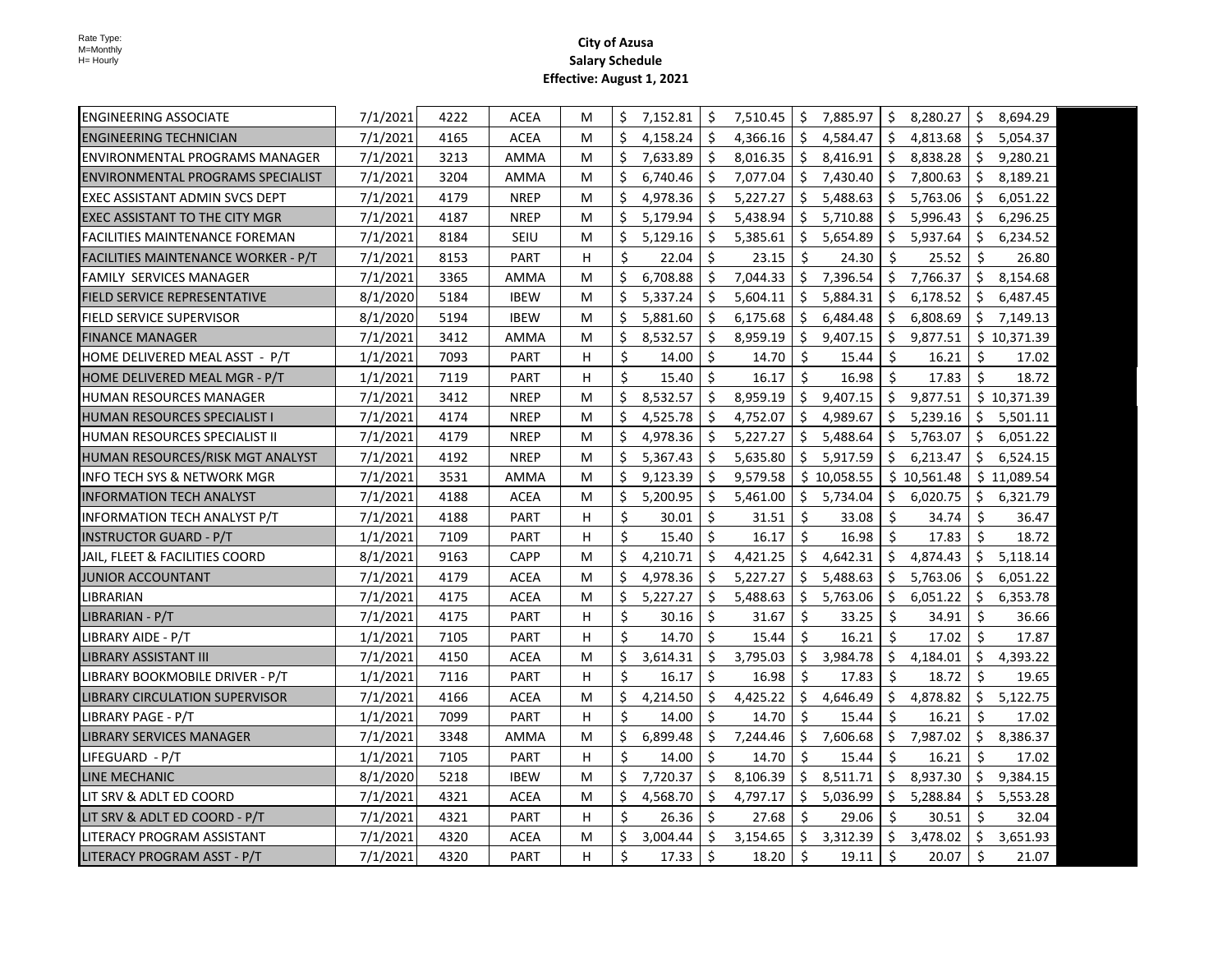| $5,475.39$ $\binom{6}{5}$ 5,797.46<br>7/1/2021<br>3295<br><b>NREP</b><br>\$<br>$5,153.30$   \$<br>\$6,119.54<br>\$<br>MANAGEMENT ANALYST<br>6,441.65<br>M<br>Ŝ.<br>1/1/2021<br>PART<br>Ś.<br>15.97<br>Ŝ.<br>16.77<br>17.61<br>Ŝ.<br>18.49<br>\$<br>19.41<br>MANAGEMENT INTERN - P/T<br>7108<br>H<br>\$<br>Ŝ.<br>Ŝ.<br>400.00<br>Ŝ.<br>400.00<br>400.00<br>400.00<br>\$<br>400.00<br><b>MAYOR</b><br>7/1/1999<br>1101<br><b>COUNCIL</b><br>M<br>\$<br>\$<br>5,605.96<br>$$5,886.26$ $$$<br><b>METER READER</b><br>8/1/2020<br>5179<br><b>IBEW</b><br>Ś.<br>5,084.77<br>5,399.01<br>6,180.58<br>M<br>Ś.<br>Ŝ.<br>\$<br>32.34<br>Ŝ.<br>33.96<br>Ŝ.<br>35.66<br>METER READER - P/T<br>8/1/2020<br>5179<br><b>PART</b><br>H<br>29.34<br>30.80<br>\$<br>6,698.59<br>\$7,032.62<br>6,075.28<br>\$<br>6,378.53<br>\$<br>7,383.40<br>NEIGHBORHOOD SVCS COORDINATOR<br>7/1/2021<br>3210<br>Ś.<br>AMMA<br>M<br>Ś.<br>Ŝ.<br>Ŝ.<br>11/17/2019<br>PART<br>17.99<br>18.89<br>Ŝ.<br>19.83<br>Ŝ.<br>20.82<br>OFC SP I/WTR DRGHT TECH - P/T<br>4133<br>H<br>17.13<br>\$<br>\$<br>7/1/2021<br><b>ACEA</b><br>Ś.<br>3,088.34<br>Ŝ.<br>3,242.76<br>3,404.90<br>Ŝ.<br>3,575.15<br>3,753.90<br>4133<br><b>OFFICE SPECIALIST I</b><br>M<br>Ŝ.<br>Ś.<br>17.82<br>Ŝ.<br>18.71<br>19.64<br>Ŝ.<br>20.63<br>Ŝ.<br>21.66<br>OFFICE SPECIALIST I - P/T<br>7/1/2021<br>4133<br><b>PART</b><br>H<br>\$<br><b>ACEA</b><br>3,386.88<br>Ŝ.<br>3,556.23<br>3,734.04<br>3,920.74<br>Ŝ.<br>4,116.78<br>7/1/2021<br>4143<br>Ś<br>Ŝ.<br><b>OFFICE SPECIALIST II</b><br>M<br>Ŝ.<br>4143<br>PART<br>Ś<br>19.54<br>Ŝ.<br>20.52<br>21.54<br>Ŝ.<br>22.62<br>23.75<br>7/1/2021<br>Ŝ<br>OFFICE SPECIALIST II - P/T<br>M<br>Ś.<br>Ŝ.<br>Ŝ.<br>Ŝ.<br>Ŝ.<br>7113<br><b>PART</b><br>14.00<br>14.70<br>15.44<br>16.21<br>17.02<br>1/1/2021<br>M<br>PARK AMBASSADOR - P/T<br>8205<br><b>SEIU</b><br>4,974.70<br>\$<br>5,223.44<br>\$<br>5,484.62<br>\$<br>5,758.84<br>\$<br>6,046.79<br>7/1/2021<br>M<br>PARK MAINT CREW SUPERVISOR<br>Ŝ.<br>Ŝ.<br>Ŝ.<br><b>PARK MAINT SUPERVISOR</b><br>7/1/2021<br>8206<br><b>SEIU</b><br>M<br>Ś<br>5,575.85<br>Ŝ.<br>5,854.64<br>6,147.37<br>6,454.74<br>6,777.47<br>7/1/2021<br>8207<br>SEIU<br>Ś<br>3,716.68<br>Ŝ.<br>3,902.52<br>Ŝ.<br>4,097.64<br>Ŝ.<br>4,302.52<br>S.<br>4,517.65<br><b>PARK MAINT WORKER I</b><br>M<br>8208<br><b>SEIU</b><br>4,080.94<br>4,284.99<br>\$.<br>4,499.24<br>S.<br>4,724.20<br>\$.<br>4,960.40<br>PARK MAINT WORKER II<br>7/1/2021<br>M<br>S<br>S<br>Ś.<br>4,525.78<br>Ś.<br>4,989.67<br>Ŝ.<br>5,239.16<br>Ŝ.<br>PARK MAINT WORKER III<br>7/1/2021<br>8209<br><b>SEIU</b><br>M<br>S.<br>4,752.07<br>5,501.11<br>4,525.78<br>Ŝ.<br>Ś.<br>4,989.67<br>Ś.<br>5,239.16<br>Ŝ.<br>7/1/2021<br>4174<br><b>ACEA</b><br>M<br>Ŝ.<br>4,752.07<br>5,501.11<br><b>PAYROLL SPECIALIST</b><br>Ś<br>7,927.75<br>Ŝ.<br>8,324.14<br>Ś.<br>8,740.35<br>Ś.<br>9,177.34<br>Ŝ.<br><b>PLANNING MANAGER</b><br>7/1/2021<br>3436<br>AMMA<br>9,636.21<br>М<br>7/1/2021<br>4165<br><b>ACEA</b><br>4,158.24<br>Ŝ.<br>4,366.16<br>Ŝ.<br>4,584.47<br>Ŝ.<br>4,813.68<br>Ŝ.<br>5,054.37<br>PLANNING TECHNICIAN<br>М<br>S<br>POLICE ADMINISTRATIVE SVC MGR/COR<br>8,532.57<br>\$<br>8,959.19<br>\$<br>9,407.15<br>\$<br>9,877.51<br>\$10,371.39<br>7/1/2021<br>3412<br>AMMA<br>M<br>\$<br>Ś.<br>Ś.<br>Ŝ.<br>15.55<br>Ŝ.<br>16.33<br>Ŝ.<br>POLICE AIDE - P/T<br>1/1/2021<br>7080<br>PART<br>H<br>14.11<br>14.81<br>17.14<br>\$13,273.92<br>\$13,937.62<br>\$14,634.50<br>POLICE CAPTAIN<br>8/1/2021<br>3482<br><b>APEA</b><br>\$12,641.82<br>\$15,366.22<br>M<br>8/1/2021<br>9195<br><b>NREP</b><br>6,389.45<br>\$<br>6,708.88<br>\$<br>7,044.32<br>\$7,396.53<br>\$<br>7,766.37<br>POLICE COMMUNICATION SUPRVISOR<br>M<br>Ś<br>\$<br>7,949.42<br>\$<br>8,346.89<br>\$<br>8,764.25<br>\$<br>POLICE DEPT INFO SYS MANAGER<br>7/1/2021<br>3345<br>AMMA<br>7,570.89<br>9,202.44<br>M<br>9166<br><b>CAPP</b><br>4,747.72<br>\$<br>4,985.11<br>\$<br>5,234.36<br>\$<br>5,496.08<br><b>POLICE DISPATCHER</b><br>8/1/2021<br>M<br>Ś<br>\$5,770.89<br>\$<br>\$<br>Ŝ.<br>\$<br>28.76<br>30.20<br>31.71<br>Ŝ.<br>POLICE DISPATCHER - P/T<br>8/1/2021<br>9166<br>PART<br>н<br>27.39<br>33.29<br>\$11,742.43<br>\$12,329.55<br>3423<br>\$10,650.72<br>\$11,183.28<br>\$12,946.03<br>8/1/2021<br>APMA<br>M<br>POLICE LIEUTENANT<br>8/1/2021<br>6101<br><b>APOA</b><br>6,724.98<br>\$<br>7,063.54<br>\$<br>7,419.93<br>\$<br>7,794.99<br>\$<br>8,189.77<br><b>POLICE OFFICER</b><br>M<br>S<br>7,979.65<br>8/1/2021<br>6106<br><b>APOA</b><br>Ś<br>7,237.78<br>\$<br>7,599.66<br>\$<br>\$<br>8,378.63<br>\$<br>8,797.57<br>POLICE OFFICER CORPORAL<br>м<br>8/1/2021<br><b>PART</b><br>Ś.<br>38.80<br>Ŝ.<br>40.75<br>-\$<br>42.81<br>Ŝ.<br>44.97<br>Ŝ.<br>47.25<br>POLICE OFFICER RESERVE - LEVEL I - P/T<br>6101R<br>н<br>Ś.<br>\$<br>\$<br>34.92<br>\$<br>\$<br>33.26<br>36.67<br>38.50<br>8/1/2021<br>6184R<br>PART<br>н<br>31.68<br>POLICE OFFICER RESERVE - LEVEL II - P/T<br>6184<br><b>NREP</b><br>5,490.84<br>\$<br>5,765.38<br>\$<br>6,053.65<br>\$<br>6,356.33<br>\$<br>6,674.15<br>POLICE OFFICER TRAINEE<br>8/1/2021<br>M<br>9140<br><b>CAPP</b><br>\$<br>3,357.14<br>\$<br>3,525.00<br>\$<br>3,701.25<br>\$<br>3,886.31<br>\$<br>4,080.63<br>8/1/2021<br>M<br><b>POLICE RECORDS SPECIALIST I</b><br>Ś<br>Ŝ.<br>\$<br>\$<br>S.<br>7140<br><b>PART</b><br>H<br>19.37<br>20.34<br>21.35<br>22.42<br>23.54<br>POLICE RECORDS SPECIALIST I - P/T<br>8/1/2021<br>3,688.18<br>Ŝ.<br>3,872.60<br>Ŝ.<br>4,066.22<br>\$4,269.53<br>S.<br>4,483.01<br>8/1/2021<br>9150<br><b>CAPP</b><br>M<br>Ś<br><b>POLICE RECORDS SPECIALIST II</b><br>Ŝ.<br>8/1/2021<br>9160<br><b>CAPP</b><br>4,025.01<br>Ŝ.<br>4,226.26<br>Ŝ.<br>4,437.58<br>Ŝ.<br>4,659.45<br>4,892.42<br>POLICE RECORDS SPECIALIST III<br>M<br>S<br>\$<br>Ś.<br>5,028.69<br>Ŝ.<br>\$<br>5,821.34<br>Ŝ.<br>8/1/2021<br>9165<br><b>CAPP</b><br>м<br>5,280.12<br>5,544.14<br>6,112.40<br><b>POLICE RECORDS SUPERVISOR</b> |  |  |  |  |  |  |  |            |
|-----------------------------------------------------------------------------------------------------------------------------------------------------------------------------------------------------------------------------------------------------------------------------------------------------------------------------------------------------------------------------------------------------------------------------------------------------------------------------------------------------------------------------------------------------------------------------------------------------------------------------------------------------------------------------------------------------------------------------------------------------------------------------------------------------------------------------------------------------------------------------------------------------------------------------------------------------------------------------------------------------------------------------------------------------------------------------------------------------------------------------------------------------------------------------------------------------------------------------------------------------------------------------------------------------------------------------------------------------------------------------------------------------------------------------------------------------------------------------------------------------------------------------------------------------------------------------------------------------------------------------------------------------------------------------------------------------------------------------------------------------------------------------------------------------------------------------------------------------------------------------------------------------------------------------------------------------------------------------------------------------------------------------------------------------------------------------------------------------------------------------------------------------------------------------------------------------------------------------------------------------------------------------------------------------------------------------------------------------------------------------------------------------------------------------------------------------------------------------------------------------------------------------------------------------------------------------------------------------------------------------------------------------------------------------------------------------------------------------------------------------------------------------------------------------------------------------------------------------------------------------------------------------------------------------------------------------------------------------------------------------------------------------------------------------------------------------------------------------------------------------------------------------------------------------------------------------------------------------------------------------------------------------------------------------------------------------------------------------------------------------------------------------------------------------------------------------------------------------------------------------------------------------------------------------------------------------------------------------------------------------------------------------------------------------------------------------------------------------------------------------------------------------------------------------------------------------------------------------------------------------------------------------------------------------------------------------------------------------------------------------------------------------------------------------------------------------------------------------------------------------------------------------------------------------------------------------------------------------------------------------------------------------------------------------------------------------------------------------------------------------------------------------------------------------------------------------------------------------------------------------------------------------------------------------------------------------------------------------------------------------------------------------------------------------------------------------------------------------------------------------------------------------------------------------------------------------------------------------------------------------------------------------------------------------------------------------------------------------------------------------------------------------------------------------------------------------------------------------------------------------------------------------------------------------------------------------------------------------------------------------------------------------------------------------------------------------------------------------------------------------------------------------------------------------------------------------------------------------------------------------------------------------------------------------------------------------------------------------------------------------------------------------------------------------------------------------------------------------------------------------------------------------------------------------------------------------------------------------------------------------------------------------------------------------------------------|--|--|--|--|--|--|--|------------|
|                                                                                                                                                                                                                                                                                                                                                                                                                                                                                                                                                                                                                                                                                                                                                                                                                                                                                                                                                                                                                                                                                                                                                                                                                                                                                                                                                                                                                                                                                                                                                                                                                                                                                                                                                                                                                                                                                                                                                                                                                                                                                                                                                                                                                                                                                                                                                                                                                                                                                                                                                                                                                                                                                                                                                                                                                                                                                                                                                                                                                                                                                                                                                                                                                                                                                                                                                                                                                                                                                                                                                                                                                                                                                                                                                                                                                                                                                                                                                                                                                                                                                                                                                                                                                                                                                                                                                                                                                                                                                                                                                                                                                                                                                                                                                                                                                                                                                                                                                                                                                                                                                                                                                                                                                                                                                                                                                                                                                                                                                                                                                                                                                                                                                                                                                                                                                                                                                                                                               |  |  |  |  |  |  |  |            |
|                                                                                                                                                                                                                                                                                                                                                                                                                                                                                                                                                                                                                                                                                                                                                                                                                                                                                                                                                                                                                                                                                                                                                                                                                                                                                                                                                                                                                                                                                                                                                                                                                                                                                                                                                                                                                                                                                                                                                                                                                                                                                                                                                                                                                                                                                                                                                                                                                                                                                                                                                                                                                                                                                                                                                                                                                                                                                                                                                                                                                                                                                                                                                                                                                                                                                                                                                                                                                                                                                                                                                                                                                                                                                                                                                                                                                                                                                                                                                                                                                                                                                                                                                                                                                                                                                                                                                                                                                                                                                                                                                                                                                                                                                                                                                                                                                                                                                                                                                                                                                                                                                                                                                                                                                                                                                                                                                                                                                                                                                                                                                                                                                                                                                                                                                                                                                                                                                                                                               |  |  |  |  |  |  |  |            |
|                                                                                                                                                                                                                                                                                                                                                                                                                                                                                                                                                                                                                                                                                                                                                                                                                                                                                                                                                                                                                                                                                                                                                                                                                                                                                                                                                                                                                                                                                                                                                                                                                                                                                                                                                                                                                                                                                                                                                                                                                                                                                                                                                                                                                                                                                                                                                                                                                                                                                                                                                                                                                                                                                                                                                                                                                                                                                                                                                                                                                                                                                                                                                                                                                                                                                                                                                                                                                                                                                                                                                                                                                                                                                                                                                                                                                                                                                                                                                                                                                                                                                                                                                                                                                                                                                                                                                                                                                                                                                                                                                                                                                                                                                                                                                                                                                                                                                                                                                                                                                                                                                                                                                                                                                                                                                                                                                                                                                                                                                                                                                                                                                                                                                                                                                                                                                                                                                                                                               |  |  |  |  |  |  |  |            |
|                                                                                                                                                                                                                                                                                                                                                                                                                                                                                                                                                                                                                                                                                                                                                                                                                                                                                                                                                                                                                                                                                                                                                                                                                                                                                                                                                                                                                                                                                                                                                                                                                                                                                                                                                                                                                                                                                                                                                                                                                                                                                                                                                                                                                                                                                                                                                                                                                                                                                                                                                                                                                                                                                                                                                                                                                                                                                                                                                                                                                                                                                                                                                                                                                                                                                                                                                                                                                                                                                                                                                                                                                                                                                                                                                                                                                                                                                                                                                                                                                                                                                                                                                                                                                                                                                                                                                                                                                                                                                                                                                                                                                                                                                                                                                                                                                                                                                                                                                                                                                                                                                                                                                                                                                                                                                                                                                                                                                                                                                                                                                                                                                                                                                                                                                                                                                                                                                                                                               |  |  |  |  |  |  |  |            |
|                                                                                                                                                                                                                                                                                                                                                                                                                                                                                                                                                                                                                                                                                                                                                                                                                                                                                                                                                                                                                                                                                                                                                                                                                                                                                                                                                                                                                                                                                                                                                                                                                                                                                                                                                                                                                                                                                                                                                                                                                                                                                                                                                                                                                                                                                                                                                                                                                                                                                                                                                                                                                                                                                                                                                                                                                                                                                                                                                                                                                                                                                                                                                                                                                                                                                                                                                                                                                                                                                                                                                                                                                                                                                                                                                                                                                                                                                                                                                                                                                                                                                                                                                                                                                                                                                                                                                                                                                                                                                                                                                                                                                                                                                                                                                                                                                                                                                                                                                                                                                                                                                                                                                                                                                                                                                                                                                                                                                                                                                                                                                                                                                                                                                                                                                                                                                                                                                                                                               |  |  |  |  |  |  |  |            |
|                                                                                                                                                                                                                                                                                                                                                                                                                                                                                                                                                                                                                                                                                                                                                                                                                                                                                                                                                                                                                                                                                                                                                                                                                                                                                                                                                                                                                                                                                                                                                                                                                                                                                                                                                                                                                                                                                                                                                                                                                                                                                                                                                                                                                                                                                                                                                                                                                                                                                                                                                                                                                                                                                                                                                                                                                                                                                                                                                                                                                                                                                                                                                                                                                                                                                                                                                                                                                                                                                                                                                                                                                                                                                                                                                                                                                                                                                                                                                                                                                                                                                                                                                                                                                                                                                                                                                                                                                                                                                                                                                                                                                                                                                                                                                                                                                                                                                                                                                                                                                                                                                                                                                                                                                                                                                                                                                                                                                                                                                                                                                                                                                                                                                                                                                                                                                                                                                                                                               |  |  |  |  |  |  |  |            |
|                                                                                                                                                                                                                                                                                                                                                                                                                                                                                                                                                                                                                                                                                                                                                                                                                                                                                                                                                                                                                                                                                                                                                                                                                                                                                                                                                                                                                                                                                                                                                                                                                                                                                                                                                                                                                                                                                                                                                                                                                                                                                                                                                                                                                                                                                                                                                                                                                                                                                                                                                                                                                                                                                                                                                                                                                                                                                                                                                                                                                                                                                                                                                                                                                                                                                                                                                                                                                                                                                                                                                                                                                                                                                                                                                                                                                                                                                                                                                                                                                                                                                                                                                                                                                                                                                                                                                                                                                                                                                                                                                                                                                                                                                                                                                                                                                                                                                                                                                                                                                                                                                                                                                                                                                                                                                                                                                                                                                                                                                                                                                                                                                                                                                                                                                                                                                                                                                                                                               |  |  |  |  |  |  |  |            |
|                                                                                                                                                                                                                                                                                                                                                                                                                                                                                                                                                                                                                                                                                                                                                                                                                                                                                                                                                                                                                                                                                                                                                                                                                                                                                                                                                                                                                                                                                                                                                                                                                                                                                                                                                                                                                                                                                                                                                                                                                                                                                                                                                                                                                                                                                                                                                                                                                                                                                                                                                                                                                                                                                                                                                                                                                                                                                                                                                                                                                                                                                                                                                                                                                                                                                                                                                                                                                                                                                                                                                                                                                                                                                                                                                                                                                                                                                                                                                                                                                                                                                                                                                                                                                                                                                                                                                                                                                                                                                                                                                                                                                                                                                                                                                                                                                                                                                                                                                                                                                                                                                                                                                                                                                                                                                                                                                                                                                                                                                                                                                                                                                                                                                                                                                                                                                                                                                                                                               |  |  |  |  |  |  |  |            |
|                                                                                                                                                                                                                                                                                                                                                                                                                                                                                                                                                                                                                                                                                                                                                                                                                                                                                                                                                                                                                                                                                                                                                                                                                                                                                                                                                                                                                                                                                                                                                                                                                                                                                                                                                                                                                                                                                                                                                                                                                                                                                                                                                                                                                                                                                                                                                                                                                                                                                                                                                                                                                                                                                                                                                                                                                                                                                                                                                                                                                                                                                                                                                                                                                                                                                                                                                                                                                                                                                                                                                                                                                                                                                                                                                                                                                                                                                                                                                                                                                                                                                                                                                                                                                                                                                                                                                                                                                                                                                                                                                                                                                                                                                                                                                                                                                                                                                                                                                                                                                                                                                                                                                                                                                                                                                                                                                                                                                                                                                                                                                                                                                                                                                                                                                                                                                                                                                                                                               |  |  |  |  |  |  |  |            |
|                                                                                                                                                                                                                                                                                                                                                                                                                                                                                                                                                                                                                                                                                                                                                                                                                                                                                                                                                                                                                                                                                                                                                                                                                                                                                                                                                                                                                                                                                                                                                                                                                                                                                                                                                                                                                                                                                                                                                                                                                                                                                                                                                                                                                                                                                                                                                                                                                                                                                                                                                                                                                                                                                                                                                                                                                                                                                                                                                                                                                                                                                                                                                                                                                                                                                                                                                                                                                                                                                                                                                                                                                                                                                                                                                                                                                                                                                                                                                                                                                                                                                                                                                                                                                                                                                                                                                                                                                                                                                                                                                                                                                                                                                                                                                                                                                                                                                                                                                                                                                                                                                                                                                                                                                                                                                                                                                                                                                                                                                                                                                                                                                                                                                                                                                                                                                                                                                                                                               |  |  |  |  |  |  |  |            |
|                                                                                                                                                                                                                                                                                                                                                                                                                                                                                                                                                                                                                                                                                                                                                                                                                                                                                                                                                                                                                                                                                                                                                                                                                                                                                                                                                                                                                                                                                                                                                                                                                                                                                                                                                                                                                                                                                                                                                                                                                                                                                                                                                                                                                                                                                                                                                                                                                                                                                                                                                                                                                                                                                                                                                                                                                                                                                                                                                                                                                                                                                                                                                                                                                                                                                                                                                                                                                                                                                                                                                                                                                                                                                                                                                                                                                                                                                                                                                                                                                                                                                                                                                                                                                                                                                                                                                                                                                                                                                                                                                                                                                                                                                                                                                                                                                                                                                                                                                                                                                                                                                                                                                                                                                                                                                                                                                                                                                                                                                                                                                                                                                                                                                                                                                                                                                                                                                                                                               |  |  |  |  |  |  |  |            |
|                                                                                                                                                                                                                                                                                                                                                                                                                                                                                                                                                                                                                                                                                                                                                                                                                                                                                                                                                                                                                                                                                                                                                                                                                                                                                                                                                                                                                                                                                                                                                                                                                                                                                                                                                                                                                                                                                                                                                                                                                                                                                                                                                                                                                                                                                                                                                                                                                                                                                                                                                                                                                                                                                                                                                                                                                                                                                                                                                                                                                                                                                                                                                                                                                                                                                                                                                                                                                                                                                                                                                                                                                                                                                                                                                                                                                                                                                                                                                                                                                                                                                                                                                                                                                                                                                                                                                                                                                                                                                                                                                                                                                                                                                                                                                                                                                                                                                                                                                                                                                                                                                                                                                                                                                                                                                                                                                                                                                                                                                                                                                                                                                                                                                                                                                                                                                                                                                                                                               |  |  |  |  |  |  |  |            |
|                                                                                                                                                                                                                                                                                                                                                                                                                                                                                                                                                                                                                                                                                                                                                                                                                                                                                                                                                                                                                                                                                                                                                                                                                                                                                                                                                                                                                                                                                                                                                                                                                                                                                                                                                                                                                                                                                                                                                                                                                                                                                                                                                                                                                                                                                                                                                                                                                                                                                                                                                                                                                                                                                                                                                                                                                                                                                                                                                                                                                                                                                                                                                                                                                                                                                                                                                                                                                                                                                                                                                                                                                                                                                                                                                                                                                                                                                                                                                                                                                                                                                                                                                                                                                                                                                                                                                                                                                                                                                                                                                                                                                                                                                                                                                                                                                                                                                                                                                                                                                                                                                                                                                                                                                                                                                                                                                                                                                                                                                                                                                                                                                                                                                                                                                                                                                                                                                                                                               |  |  |  |  |  |  |  |            |
|                                                                                                                                                                                                                                                                                                                                                                                                                                                                                                                                                                                                                                                                                                                                                                                                                                                                                                                                                                                                                                                                                                                                                                                                                                                                                                                                                                                                                                                                                                                                                                                                                                                                                                                                                                                                                                                                                                                                                                                                                                                                                                                                                                                                                                                                                                                                                                                                                                                                                                                                                                                                                                                                                                                                                                                                                                                                                                                                                                                                                                                                                                                                                                                                                                                                                                                                                                                                                                                                                                                                                                                                                                                                                                                                                                                                                                                                                                                                                                                                                                                                                                                                                                                                                                                                                                                                                                                                                                                                                                                                                                                                                                                                                                                                                                                                                                                                                                                                                                                                                                                                                                                                                                                                                                                                                                                                                                                                                                                                                                                                                                                                                                                                                                                                                                                                                                                                                                                                               |  |  |  |  |  |  |  |            |
|                                                                                                                                                                                                                                                                                                                                                                                                                                                                                                                                                                                                                                                                                                                                                                                                                                                                                                                                                                                                                                                                                                                                                                                                                                                                                                                                                                                                                                                                                                                                                                                                                                                                                                                                                                                                                                                                                                                                                                                                                                                                                                                                                                                                                                                                                                                                                                                                                                                                                                                                                                                                                                                                                                                                                                                                                                                                                                                                                                                                                                                                                                                                                                                                                                                                                                                                                                                                                                                                                                                                                                                                                                                                                                                                                                                                                                                                                                                                                                                                                                                                                                                                                                                                                                                                                                                                                                                                                                                                                                                                                                                                                                                                                                                                                                                                                                                                                                                                                                                                                                                                                                                                                                                                                                                                                                                                                                                                                                                                                                                                                                                                                                                                                                                                                                                                                                                                                                                                               |  |  |  |  |  |  |  |            |
|                                                                                                                                                                                                                                                                                                                                                                                                                                                                                                                                                                                                                                                                                                                                                                                                                                                                                                                                                                                                                                                                                                                                                                                                                                                                                                                                                                                                                                                                                                                                                                                                                                                                                                                                                                                                                                                                                                                                                                                                                                                                                                                                                                                                                                                                                                                                                                                                                                                                                                                                                                                                                                                                                                                                                                                                                                                                                                                                                                                                                                                                                                                                                                                                                                                                                                                                                                                                                                                                                                                                                                                                                                                                                                                                                                                                                                                                                                                                                                                                                                                                                                                                                                                                                                                                                                                                                                                                                                                                                                                                                                                                                                                                                                                                                                                                                                                                                                                                                                                                                                                                                                                                                                                                                                                                                                                                                                                                                                                                                                                                                                                                                                                                                                                                                                                                                                                                                                                                               |  |  |  |  |  |  |  |            |
|                                                                                                                                                                                                                                                                                                                                                                                                                                                                                                                                                                                                                                                                                                                                                                                                                                                                                                                                                                                                                                                                                                                                                                                                                                                                                                                                                                                                                                                                                                                                                                                                                                                                                                                                                                                                                                                                                                                                                                                                                                                                                                                                                                                                                                                                                                                                                                                                                                                                                                                                                                                                                                                                                                                                                                                                                                                                                                                                                                                                                                                                                                                                                                                                                                                                                                                                                                                                                                                                                                                                                                                                                                                                                                                                                                                                                                                                                                                                                                                                                                                                                                                                                                                                                                                                                                                                                                                                                                                                                                                                                                                                                                                                                                                                                                                                                                                                                                                                                                                                                                                                                                                                                                                                                                                                                                                                                                                                                                                                                                                                                                                                                                                                                                                                                                                                                                                                                                                                               |  |  |  |  |  |  |  |            |
|                                                                                                                                                                                                                                                                                                                                                                                                                                                                                                                                                                                                                                                                                                                                                                                                                                                                                                                                                                                                                                                                                                                                                                                                                                                                                                                                                                                                                                                                                                                                                                                                                                                                                                                                                                                                                                                                                                                                                                                                                                                                                                                                                                                                                                                                                                                                                                                                                                                                                                                                                                                                                                                                                                                                                                                                                                                                                                                                                                                                                                                                                                                                                                                                                                                                                                                                                                                                                                                                                                                                                                                                                                                                                                                                                                                                                                                                                                                                                                                                                                                                                                                                                                                                                                                                                                                                                                                                                                                                                                                                                                                                                                                                                                                                                                                                                                                                                                                                                                                                                                                                                                                                                                                                                                                                                                                                                                                                                                                                                                                                                                                                                                                                                                                                                                                                                                                                                                                                               |  |  |  |  |  |  |  |            |
|                                                                                                                                                                                                                                                                                                                                                                                                                                                                                                                                                                                                                                                                                                                                                                                                                                                                                                                                                                                                                                                                                                                                                                                                                                                                                                                                                                                                                                                                                                                                                                                                                                                                                                                                                                                                                                                                                                                                                                                                                                                                                                                                                                                                                                                                                                                                                                                                                                                                                                                                                                                                                                                                                                                                                                                                                                                                                                                                                                                                                                                                                                                                                                                                                                                                                                                                                                                                                                                                                                                                                                                                                                                                                                                                                                                                                                                                                                                                                                                                                                                                                                                                                                                                                                                                                                                                                                                                                                                                                                                                                                                                                                                                                                                                                                                                                                                                                                                                                                                                                                                                                                                                                                                                                                                                                                                                                                                                                                                                                                                                                                                                                                                                                                                                                                                                                                                                                                                                               |  |  |  |  |  |  |  |            |
|                                                                                                                                                                                                                                                                                                                                                                                                                                                                                                                                                                                                                                                                                                                                                                                                                                                                                                                                                                                                                                                                                                                                                                                                                                                                                                                                                                                                                                                                                                                                                                                                                                                                                                                                                                                                                                                                                                                                                                                                                                                                                                                                                                                                                                                                                                                                                                                                                                                                                                                                                                                                                                                                                                                                                                                                                                                                                                                                                                                                                                                                                                                                                                                                                                                                                                                                                                                                                                                                                                                                                                                                                                                                                                                                                                                                                                                                                                                                                                                                                                                                                                                                                                                                                                                                                                                                                                                                                                                                                                                                                                                                                                                                                                                                                                                                                                                                                                                                                                                                                                                                                                                                                                                                                                                                                                                                                                                                                                                                                                                                                                                                                                                                                                                                                                                                                                                                                                                                               |  |  |  |  |  |  |  |            |
|                                                                                                                                                                                                                                                                                                                                                                                                                                                                                                                                                                                                                                                                                                                                                                                                                                                                                                                                                                                                                                                                                                                                                                                                                                                                                                                                                                                                                                                                                                                                                                                                                                                                                                                                                                                                                                                                                                                                                                                                                                                                                                                                                                                                                                                                                                                                                                                                                                                                                                                                                                                                                                                                                                                                                                                                                                                                                                                                                                                                                                                                                                                                                                                                                                                                                                                                                                                                                                                                                                                                                                                                                                                                                                                                                                                                                                                                                                                                                                                                                                                                                                                                                                                                                                                                                                                                                                                                                                                                                                                                                                                                                                                                                                                                                                                                                                                                                                                                                                                                                                                                                                                                                                                                                                                                                                                                                                                                                                                                                                                                                                                                                                                                                                                                                                                                                                                                                                                                               |  |  |  |  |  |  |  |            |
|                                                                                                                                                                                                                                                                                                                                                                                                                                                                                                                                                                                                                                                                                                                                                                                                                                                                                                                                                                                                                                                                                                                                                                                                                                                                                                                                                                                                                                                                                                                                                                                                                                                                                                                                                                                                                                                                                                                                                                                                                                                                                                                                                                                                                                                                                                                                                                                                                                                                                                                                                                                                                                                                                                                                                                                                                                                                                                                                                                                                                                                                                                                                                                                                                                                                                                                                                                                                                                                                                                                                                                                                                                                                                                                                                                                                                                                                                                                                                                                                                                                                                                                                                                                                                                                                                                                                                                                                                                                                                                                                                                                                                                                                                                                                                                                                                                                                                                                                                                                                                                                                                                                                                                                                                                                                                                                                                                                                                                                                                                                                                                                                                                                                                                                                                                                                                                                                                                                                               |  |  |  |  |  |  |  |            |
|                                                                                                                                                                                                                                                                                                                                                                                                                                                                                                                                                                                                                                                                                                                                                                                                                                                                                                                                                                                                                                                                                                                                                                                                                                                                                                                                                                                                                                                                                                                                                                                                                                                                                                                                                                                                                                                                                                                                                                                                                                                                                                                                                                                                                                                                                                                                                                                                                                                                                                                                                                                                                                                                                                                                                                                                                                                                                                                                                                                                                                                                                                                                                                                                                                                                                                                                                                                                                                                                                                                                                                                                                                                                                                                                                                                                                                                                                                                                                                                                                                                                                                                                                                                                                                                                                                                                                                                                                                                                                                                                                                                                                                                                                                                                                                                                                                                                                                                                                                                                                                                                                                                                                                                                                                                                                                                                                                                                                                                                                                                                                                                                                                                                                                                                                                                                                                                                                                                                               |  |  |  |  |  |  |  |            |
|                                                                                                                                                                                                                                                                                                                                                                                                                                                                                                                                                                                                                                                                                                                                                                                                                                                                                                                                                                                                                                                                                                                                                                                                                                                                                                                                                                                                                                                                                                                                                                                                                                                                                                                                                                                                                                                                                                                                                                                                                                                                                                                                                                                                                                                                                                                                                                                                                                                                                                                                                                                                                                                                                                                                                                                                                                                                                                                                                                                                                                                                                                                                                                                                                                                                                                                                                                                                                                                                                                                                                                                                                                                                                                                                                                                                                                                                                                                                                                                                                                                                                                                                                                                                                                                                                                                                                                                                                                                                                                                                                                                                                                                                                                                                                                                                                                                                                                                                                                                                                                                                                                                                                                                                                                                                                                                                                                                                                                                                                                                                                                                                                                                                                                                                                                                                                                                                                                                                               |  |  |  |  |  |  |  |            |
|                                                                                                                                                                                                                                                                                                                                                                                                                                                                                                                                                                                                                                                                                                                                                                                                                                                                                                                                                                                                                                                                                                                                                                                                                                                                                                                                                                                                                                                                                                                                                                                                                                                                                                                                                                                                                                                                                                                                                                                                                                                                                                                                                                                                                                                                                                                                                                                                                                                                                                                                                                                                                                                                                                                                                                                                                                                                                                                                                                                                                                                                                                                                                                                                                                                                                                                                                                                                                                                                                                                                                                                                                                                                                                                                                                                                                                                                                                                                                                                                                                                                                                                                                                                                                                                                                                                                                                                                                                                                                                                                                                                                                                                                                                                                                                                                                                                                                                                                                                                                                                                                                                                                                                                                                                                                                                                                                                                                                                                                                                                                                                                                                                                                                                                                                                                                                                                                                                                                               |  |  |  |  |  |  |  |            |
|                                                                                                                                                                                                                                                                                                                                                                                                                                                                                                                                                                                                                                                                                                                                                                                                                                                                                                                                                                                                                                                                                                                                                                                                                                                                                                                                                                                                                                                                                                                                                                                                                                                                                                                                                                                                                                                                                                                                                                                                                                                                                                                                                                                                                                                                                                                                                                                                                                                                                                                                                                                                                                                                                                                                                                                                                                                                                                                                                                                                                                                                                                                                                                                                                                                                                                                                                                                                                                                                                                                                                                                                                                                                                                                                                                                                                                                                                                                                                                                                                                                                                                                                                                                                                                                                                                                                                                                                                                                                                                                                                                                                                                                                                                                                                                                                                                                                                                                                                                                                                                                                                                                                                                                                                                                                                                                                                                                                                                                                                                                                                                                                                                                                                                                                                                                                                                                                                                                                               |  |  |  |  |  |  |  |            |
|                                                                                                                                                                                                                                                                                                                                                                                                                                                                                                                                                                                                                                                                                                                                                                                                                                                                                                                                                                                                                                                                                                                                                                                                                                                                                                                                                                                                                                                                                                                                                                                                                                                                                                                                                                                                                                                                                                                                                                                                                                                                                                                                                                                                                                                                                                                                                                                                                                                                                                                                                                                                                                                                                                                                                                                                                                                                                                                                                                                                                                                                                                                                                                                                                                                                                                                                                                                                                                                                                                                                                                                                                                                                                                                                                                                                                                                                                                                                                                                                                                                                                                                                                                                                                                                                                                                                                                                                                                                                                                                                                                                                                                                                                                                                                                                                                                                                                                                                                                                                                                                                                                                                                                                                                                                                                                                                                                                                                                                                                                                                                                                                                                                                                                                                                                                                                                                                                                                                               |  |  |  |  |  |  |  |            |
|                                                                                                                                                                                                                                                                                                                                                                                                                                                                                                                                                                                                                                                                                                                                                                                                                                                                                                                                                                                                                                                                                                                                                                                                                                                                                                                                                                                                                                                                                                                                                                                                                                                                                                                                                                                                                                                                                                                                                                                                                                                                                                                                                                                                                                                                                                                                                                                                                                                                                                                                                                                                                                                                                                                                                                                                                                                                                                                                                                                                                                                                                                                                                                                                                                                                                                                                                                                                                                                                                                                                                                                                                                                                                                                                                                                                                                                                                                                                                                                                                                                                                                                                                                                                                                                                                                                                                                                                                                                                                                                                                                                                                                                                                                                                                                                                                                                                                                                                                                                                                                                                                                                                                                                                                                                                                                                                                                                                                                                                                                                                                                                                                                                                                                                                                                                                                                                                                                                                               |  |  |  |  |  |  |  |            |
|                                                                                                                                                                                                                                                                                                                                                                                                                                                                                                                                                                                                                                                                                                                                                                                                                                                                                                                                                                                                                                                                                                                                                                                                                                                                                                                                                                                                                                                                                                                                                                                                                                                                                                                                                                                                                                                                                                                                                                                                                                                                                                                                                                                                                                                                                                                                                                                                                                                                                                                                                                                                                                                                                                                                                                                                                                                                                                                                                                                                                                                                                                                                                                                                                                                                                                                                                                                                                                                                                                                                                                                                                                                                                                                                                                                                                                                                                                                                                                                                                                                                                                                                                                                                                                                                                                                                                                                                                                                                                                                                                                                                                                                                                                                                                                                                                                                                                                                                                                                                                                                                                                                                                                                                                                                                                                                                                                                                                                                                                                                                                                                                                                                                                                                                                                                                                                                                                                                                               |  |  |  |  |  |  |  | \$8,599.26 |
|                                                                                                                                                                                                                                                                                                                                                                                                                                                                                                                                                                                                                                                                                                                                                                                                                                                                                                                                                                                                                                                                                                                                                                                                                                                                                                                                                                                                                                                                                                                                                                                                                                                                                                                                                                                                                                                                                                                                                                                                                                                                                                                                                                                                                                                                                                                                                                                                                                                                                                                                                                                                                                                                                                                                                                                                                                                                                                                                                                                                                                                                                                                                                                                                                                                                                                                                                                                                                                                                                                                                                                                                                                                                                                                                                                                                                                                                                                                                                                                                                                                                                                                                                                                                                                                                                                                                                                                                                                                                                                                                                                                                                                                                                                                                                                                                                                                                                                                                                                                                                                                                                                                                                                                                                                                                                                                                                                                                                                                                                                                                                                                                                                                                                                                                                                                                                                                                                                                                               |  |  |  |  |  |  |  | \$9,237.45 |
|                                                                                                                                                                                                                                                                                                                                                                                                                                                                                                                                                                                                                                                                                                                                                                                                                                                                                                                                                                                                                                                                                                                                                                                                                                                                                                                                                                                                                                                                                                                                                                                                                                                                                                                                                                                                                                                                                                                                                                                                                                                                                                                                                                                                                                                                                                                                                                                                                                                                                                                                                                                                                                                                                                                                                                                                                                                                                                                                                                                                                                                                                                                                                                                                                                                                                                                                                                                                                                                                                                                                                                                                                                                                                                                                                                                                                                                                                                                                                                                                                                                                                                                                                                                                                                                                                                                                                                                                                                                                                                                                                                                                                                                                                                                                                                                                                                                                                                                                                                                                                                                                                                                                                                                                                                                                                                                                                                                                                                                                                                                                                                                                                                                                                                                                                                                                                                                                                                                                               |  |  |  |  |  |  |  |            |
|                                                                                                                                                                                                                                                                                                                                                                                                                                                                                                                                                                                                                                                                                                                                                                                                                                                                                                                                                                                                                                                                                                                                                                                                                                                                                                                                                                                                                                                                                                                                                                                                                                                                                                                                                                                                                                                                                                                                                                                                                                                                                                                                                                                                                                                                                                                                                                                                                                                                                                                                                                                                                                                                                                                                                                                                                                                                                                                                                                                                                                                                                                                                                                                                                                                                                                                                                                                                                                                                                                                                                                                                                                                                                                                                                                                                                                                                                                                                                                                                                                                                                                                                                                                                                                                                                                                                                                                                                                                                                                                                                                                                                                                                                                                                                                                                                                                                                                                                                                                                                                                                                                                                                                                                                                                                                                                                                                                                                                                                                                                                                                                                                                                                                                                                                                                                                                                                                                                                               |  |  |  |  |  |  |  |            |
|                                                                                                                                                                                                                                                                                                                                                                                                                                                                                                                                                                                                                                                                                                                                                                                                                                                                                                                                                                                                                                                                                                                                                                                                                                                                                                                                                                                                                                                                                                                                                                                                                                                                                                                                                                                                                                                                                                                                                                                                                                                                                                                                                                                                                                                                                                                                                                                                                                                                                                                                                                                                                                                                                                                                                                                                                                                                                                                                                                                                                                                                                                                                                                                                                                                                                                                                                                                                                                                                                                                                                                                                                                                                                                                                                                                                                                                                                                                                                                                                                                                                                                                                                                                                                                                                                                                                                                                                                                                                                                                                                                                                                                                                                                                                                                                                                                                                                                                                                                                                                                                                                                                                                                                                                                                                                                                                                                                                                                                                                                                                                                                                                                                                                                                                                                                                                                                                                                                                               |  |  |  |  |  |  |  |            |
|                                                                                                                                                                                                                                                                                                                                                                                                                                                                                                                                                                                                                                                                                                                                                                                                                                                                                                                                                                                                                                                                                                                                                                                                                                                                                                                                                                                                                                                                                                                                                                                                                                                                                                                                                                                                                                                                                                                                                                                                                                                                                                                                                                                                                                                                                                                                                                                                                                                                                                                                                                                                                                                                                                                                                                                                                                                                                                                                                                                                                                                                                                                                                                                                                                                                                                                                                                                                                                                                                                                                                                                                                                                                                                                                                                                                                                                                                                                                                                                                                                                                                                                                                                                                                                                                                                                                                                                                                                                                                                                                                                                                                                                                                                                                                                                                                                                                                                                                                                                                                                                                                                                                                                                                                                                                                                                                                                                                                                                                                                                                                                                                                                                                                                                                                                                                                                                                                                                                               |  |  |  |  |  |  |  |            |
|                                                                                                                                                                                                                                                                                                                                                                                                                                                                                                                                                                                                                                                                                                                                                                                                                                                                                                                                                                                                                                                                                                                                                                                                                                                                                                                                                                                                                                                                                                                                                                                                                                                                                                                                                                                                                                                                                                                                                                                                                                                                                                                                                                                                                                                                                                                                                                                                                                                                                                                                                                                                                                                                                                                                                                                                                                                                                                                                                                                                                                                                                                                                                                                                                                                                                                                                                                                                                                                                                                                                                                                                                                                                                                                                                                                                                                                                                                                                                                                                                                                                                                                                                                                                                                                                                                                                                                                                                                                                                                                                                                                                                                                                                                                                                                                                                                                                                                                                                                                                                                                                                                                                                                                                                                                                                                                                                                                                                                                                                                                                                                                                                                                                                                                                                                                                                                                                                                                                               |  |  |  |  |  |  |  |            |
|                                                                                                                                                                                                                                                                                                                                                                                                                                                                                                                                                                                                                                                                                                                                                                                                                                                                                                                                                                                                                                                                                                                                                                                                                                                                                                                                                                                                                                                                                                                                                                                                                                                                                                                                                                                                                                                                                                                                                                                                                                                                                                                                                                                                                                                                                                                                                                                                                                                                                                                                                                                                                                                                                                                                                                                                                                                                                                                                                                                                                                                                                                                                                                                                                                                                                                                                                                                                                                                                                                                                                                                                                                                                                                                                                                                                                                                                                                                                                                                                                                                                                                                                                                                                                                                                                                                                                                                                                                                                                                                                                                                                                                                                                                                                                                                                                                                                                                                                                                                                                                                                                                                                                                                                                                                                                                                                                                                                                                                                                                                                                                                                                                                                                                                                                                                                                                                                                                                                               |  |  |  |  |  |  |  |            |
|                                                                                                                                                                                                                                                                                                                                                                                                                                                                                                                                                                                                                                                                                                                                                                                                                                                                                                                                                                                                                                                                                                                                                                                                                                                                                                                                                                                                                                                                                                                                                                                                                                                                                                                                                                                                                                                                                                                                                                                                                                                                                                                                                                                                                                                                                                                                                                                                                                                                                                                                                                                                                                                                                                                                                                                                                                                                                                                                                                                                                                                                                                                                                                                                                                                                                                                                                                                                                                                                                                                                                                                                                                                                                                                                                                                                                                                                                                                                                                                                                                                                                                                                                                                                                                                                                                                                                                                                                                                                                                                                                                                                                                                                                                                                                                                                                                                                                                                                                                                                                                                                                                                                                                                                                                                                                                                                                                                                                                                                                                                                                                                                                                                                                                                                                                                                                                                                                                                                               |  |  |  |  |  |  |  |            |
|                                                                                                                                                                                                                                                                                                                                                                                                                                                                                                                                                                                                                                                                                                                                                                                                                                                                                                                                                                                                                                                                                                                                                                                                                                                                                                                                                                                                                                                                                                                                                                                                                                                                                                                                                                                                                                                                                                                                                                                                                                                                                                                                                                                                                                                                                                                                                                                                                                                                                                                                                                                                                                                                                                                                                                                                                                                                                                                                                                                                                                                                                                                                                                                                                                                                                                                                                                                                                                                                                                                                                                                                                                                                                                                                                                                                                                                                                                                                                                                                                                                                                                                                                                                                                                                                                                                                                                                                                                                                                                                                                                                                                                                                                                                                                                                                                                                                                                                                                                                                                                                                                                                                                                                                                                                                                                                                                                                                                                                                                                                                                                                                                                                                                                                                                                                                                                                                                                                                               |  |  |  |  |  |  |  |            |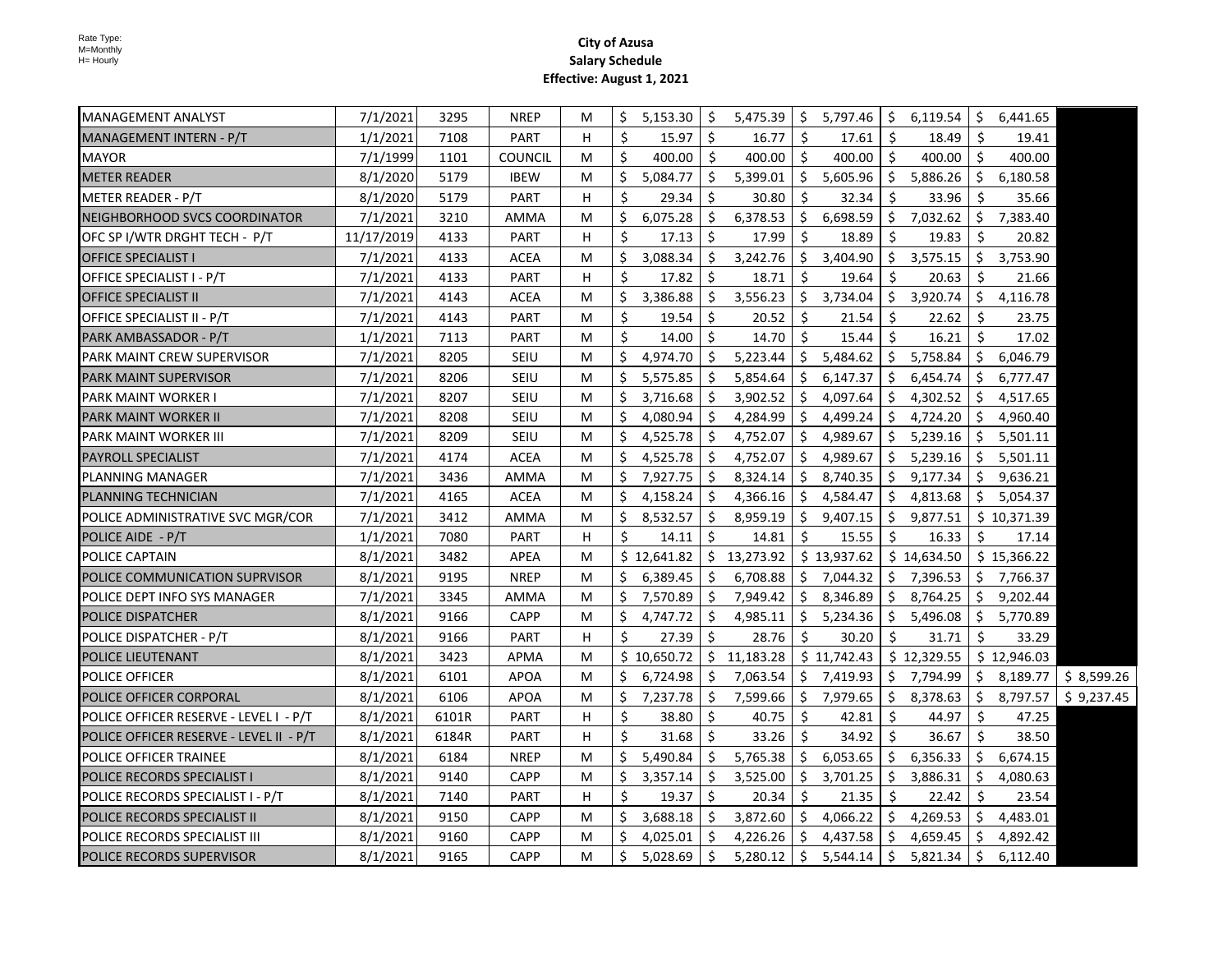| <b>POLICE SERGEANT</b>                | 8/1/2021   | 3416 | APMA        | м | \$ | 8,924.69 | \$           | 9,370.93    | \$ | 9,839.48    |                     | \$10,331.46 |     | \$10,848.03 |
|---------------------------------------|------------|------|-------------|---|----|----------|--------------|-------------|----|-------------|---------------------|-------------|-----|-------------|
| POLICE SERGEANT- RESERVE / P/T        | 8/1/2021   | 7175 | <b>PART</b> | н | \$ | 51.49    | \$           | 54.06       | \$ | 56.77       | \$                  | 59.60       | \$  | 62.58       |
| POOL MANAGER - P/T                    | 1/1/2021   | 7143 | <b>PART</b> | н | \$ | 18.63    | \$           | 19.57       | \$ | 20.54       | $\ddot{\varsigma}$  | 21.57       | \$  | 22.65       |
| <b>POWER RESOURCES SCHEDULER</b>      | 7/1/2021   | 3430 | AMMA        | м | \$ | 7,529.92 | \$           | 7,907.07    |    | \$8,302.42  | \$                  | 8,717.54    | \$  | 9,153.41    |
| PRINCIPAL CIVIL ENGINEER              | 7/1/2021   | 3531 | AMMA        | м | \$ | 9,123.39 | Ŝ.           | 9,579.55    |    | \$10,058.54 |                     | \$10,561.46 |     | \$11,089.53 |
| PROP, EVID & CRIME SCENE TECH         | 8/1/2021   | 9191 | <b>CAPP</b> | м | \$ | 5,582.13 | \$           | 5,861.23    | \$ | 6,154.29    | \$                  | 6,462.01    | S.  | 6,785.11    |
| <b>PUBLIC WORKS INSPECTOR</b>         | 7/1/2021   | 8203 | <b>SEIU</b> | м | \$ | 5,514.90 | \$           | 5,790.65    | \$ | 6,080.18    | $\ddot{\phi}$       | 6,384.19    | \$  | 6,703.40    |
| PUBLIC WORKS PROJECT MANAGER          | 7/1/2021   | 4222 | <b>ACEA</b> | м | \$ | 7,152.81 | \$           | 7,510.45    | \$ | 7,885.97    | \$                  | 8,280.27    | \$  | 8,694.29    |
| PUBLIC WORKS SUPERINTENDENT           | 7/1/2021   | 3435 | AMMA        | м | \$ | 7,550.24 | \$           | 7,927.74    | S. | 8,324.14    | \$                  | 8,740.35    | \$  | 9,177.34    |
| <b>PUBLIC WORKS SUPERVISOR</b>        | 7/1/2021   | 8204 | <b>SEIU</b> | м | \$ | 6,041.90 | Ŝ.           | 6,344.00    | S. | 6,661.20    | S.                  | 6,994.26    |     | \$7,343.97  |
| <b>PURCHASING AGENT</b>               | 8/1/2020   | 5187 | <b>IBEW</b> | м | \$ | 5,558.91 | \$           | 5,836.85    | Ŝ. | 6,128.69    | \$                  | 6,435.13    | \$  | 6,756.88    |
| <b>REC SUPER- PARKS OPERATIONS</b>    | 7/1/2021   | 3365 | AMMA        | м | \$ | 6,708.88 | \$           | 7,044.32    | \$ | 7,396.53    | \$                  | 7,766.37    | \$  | 8,154.68    |
| <b>REC SUPER- PROGRAMS &amp; SVCS</b> | 7/1/2021   | 3365 | AMMA        | м | \$ | 6,708.88 | \$           | 7,044.32    | \$ | 7,396.53    | \$                  | 7,766.37    | \$  | 8,154.68    |
| RECEPTIONIST - P/T                    | 11/17/2019 | 7180 | <b>PART</b> | H | \$ | 18.79    | Ś.           | 19.73       | \$ | 20.71       | \$                  | 21.75       | \$  | 22.84       |
| <b>RECREATION AIDE - P/T</b>          | 1/1/2021   | 7063 | PART        | н | \$ | 14.00    | Ŝ.           | 14.70       | \$ | 15.44       | $\ddot{\mathsf{S}}$ | 16.21       | \$  | 17.02       |
| <b>RECREATION COORDINATOR</b>         | 7/1/2021   | 4151 | <b>ACEA</b> | м | \$ | 3,695.95 | \$           | 3,880.76    | \$ | 4,074.80    | S.                  | 4,278.54    | \$  | 4,492.47    |
| IRECREATION COORDINATOR - P/T         | 7/1/2021   | 7141 | <b>PART</b> | H | Ś. | 21.32    | Ś.           | 22.39       | Ŝ. | 23.51       | Ŝ.                  | 24.68       | Ŝ.  | 25.92       |
| <b>RECREATION LEADER - P/T</b>        | 1/1/2021   | 7112 | <b>PART</b> | н | \$ | 14.70    | $\mathsf{S}$ | 15.44       | Ś. | 16.21       | Ŝ.                  | 17.02       | \$  | 17.87       |
| <b>RECREATION SUPERVISOR</b>          | 7/1/2021   | 4197 | <b>ACEA</b> | м | Ś  | 5,577.92 | Ŝ.           | 5,856.82    | Ś. | 6,149.69    | Ŝ.                  | 6,457.17    | Ś.  | 6,780.03    |
| <b>ISENIOR ACCOUNTANT</b>             | 7/1/2021   | 4211 | <b>ACEA</b> | м | Ŝ. | 6,435.57 | Ŝ.           | 6,757.35    | Ŝ. | 7,095.22    | Ŝ.                  | 7,449.98    | Ś.  | 7,822.47    |
| ISENIOR ADMINISTRATIVE TECHNICIAN     | 7/1/2021   | 4179 | <b>ACEA</b> | м | Ŝ. | 4,978.36 | Ŝ.           | 5,227.27    | Ŝ. | 5,488.63    | Ŝ.                  | 5,763.06    | Ŝ.  | 6,051.22    |
| SENIOR COMMUNITY IMPROVM'T INSP       | 7/1/2021   | 4172 | <b>ACEA</b> | м | \$ | 5,385.05 | \$           | 5,654.30    | \$ | 5,937.02    | S.                  | 6,233.86    | \$  | 6,545.56    |
| ISENIOR ELECTRIC TEST TECHNCIAN       | 8/1/2020   | 5223 | <b>IBEW</b> | М | \$ | 7,803.38 | \$           | 8,193.53    | \$ | 8,603.23    | \$                  | 9,033.39    | \$  | 9,485.05    |
| ISENIOR ELECTRICAL ENGINEER           | 7/1/2021   | 3515 | AMMA        | м | \$ | 9,054.83 | \$           | 9,507.59    | \$ | 9,982.95    |                     | \$10,482.08 |     | \$11,006.21 |
| SENIOR INFO TECH ANALYST              | 7/1/2021   | 4214 | <b>ACEA</b> | м | \$ | 6,465.94 | \$           | 6,789.23    | \$ | 7,128.70    | Ŝ.                  | 7,485.13    | \$  | 7,859.39    |
| SENIOR INSTRUCTOR GUARD - P/T         | 1/1/2021   | 7110 | PART        | н | \$ | 16.94    | \$           | 17.79       | \$ | 18.68       | Ŝ.                  | 19.61       | \$  | 20.59       |
| <b>SENIOR LIBRARIAN TECH SVCS</b>     | 7/1/2021   | 4185 | ACEA        | M | Ŝ. | 5,749.99 | Ŝ.           | 6,037.49    | Ŝ. | 6,339.37    | S.                  | 6,656.34    | Ŝ.  | 6,989.15    |
| SENIOR LIBRARIAN YOUTH SERVICES       | 7/1/2021   | 4185 | <b>ACEA</b> | м | \$ | 5,749.99 | Ŝ.           | 6,037.49    | \$ | 6,339.37    | \$                  | 6,656.34    | \$  | 6,989.15    |
| ISENIOR MGMT ANALYST                  | 7/1/2021   | 3306 | <b>NREP</b> | м | \$ | 5,668.64 | Ŝ.           | 5,959.08    | -Ś | 6,377.21    | \$                  | 6,731.51    | \$  | 7,085.79    |
| ISENIOR MGMT ANALYST - CMO            | 7/1/2021   | 3306 | <b>NREP</b> | м | Ŝ. | 5,668.64 | Ŝ.           | 5,959.08    | \$ | 6,377.21    | \$                  | 6,731.51    | \$  | 7,085.79    |
| <b>SENIOR OFFICE SPECIALIST</b>       | 7/1/2021   | 4158 | <b>ACEA</b> | м | Ś. | 3,894.26 | Ŝ.           | 4,088.97    | Ŝ. | 4,293.42    | \$                  | 4,508.09    | Ŝ.  | 4,733.50    |
| SENIOR OFFICE SPECIALIST - P/T        | 7/1/2021   | 4158 | PART        | H | Ŝ. | 22.47    | Ŝ.           | 23.59       | Ŝ. | 24.77       | Ŝ.                  | 26.01       | Ŝ.  | 27.31       |
| SENIOR PAYROLL SPECIALIST             | 7/1/2021   | 4179 | <b>ACEA</b> | м | \$ | 4,978.36 | Ŝ.           | 5,227.27    | Ŝ. | 5,488.63    | \$                  | 5,763.06    | \$. | 6,051.22    |
| <b>SENIOR PLANNER</b>                 | 7/1/2021   | 4207 | <b>ACEA</b> | м | \$ | 6,395.27 | Ŝ.           | 6,715.04    | \$ | 7,050.79    | \$                  | 7,403.33    | \$  | 7,773.50    |
| SENIOR POWER RESOURCES COORD          | 7/1/2021   | 3450 | AMMA        | м | \$ | 7,906.41 | Ŝ.           | 8,301.74    | \$ | 8,716.82    | \$                  | 9,152.67    | \$  | 9,610.63    |
| SENIOR POWER RESOURCES PLANNER        | 7/1/2021   | 3460 | AMMA        | м | \$ | 9,763.26 |              | \$10,251.43 |    | \$10,764.00 |                     | \$11,302.20 |     | \$11,867.31 |
| <b>SENIOR RECREATION LEADER</b>       | 7/1/2021   | 4180 | <b>ACEA</b> | м | Ŝ. | 2,886.07 | Ŝ.           | 3,030.37    | Ŝ. | 3,181.89    | S.                  | 3,340.99    |     | \$3,508.03  |
| SENIOR RECREATION LEADER - P/T        | 7/1/2021   | 7148 | <b>PART</b> | м | \$ | 16.65    | Ŝ.           | 17.48       | \$ | 18.36       | $\frac{1}{2}$       | 19.27       | Ś.  | 20.24       |
|                                       |            |      |             |   |    |          |              |             |    |             |                     |             |     |             |